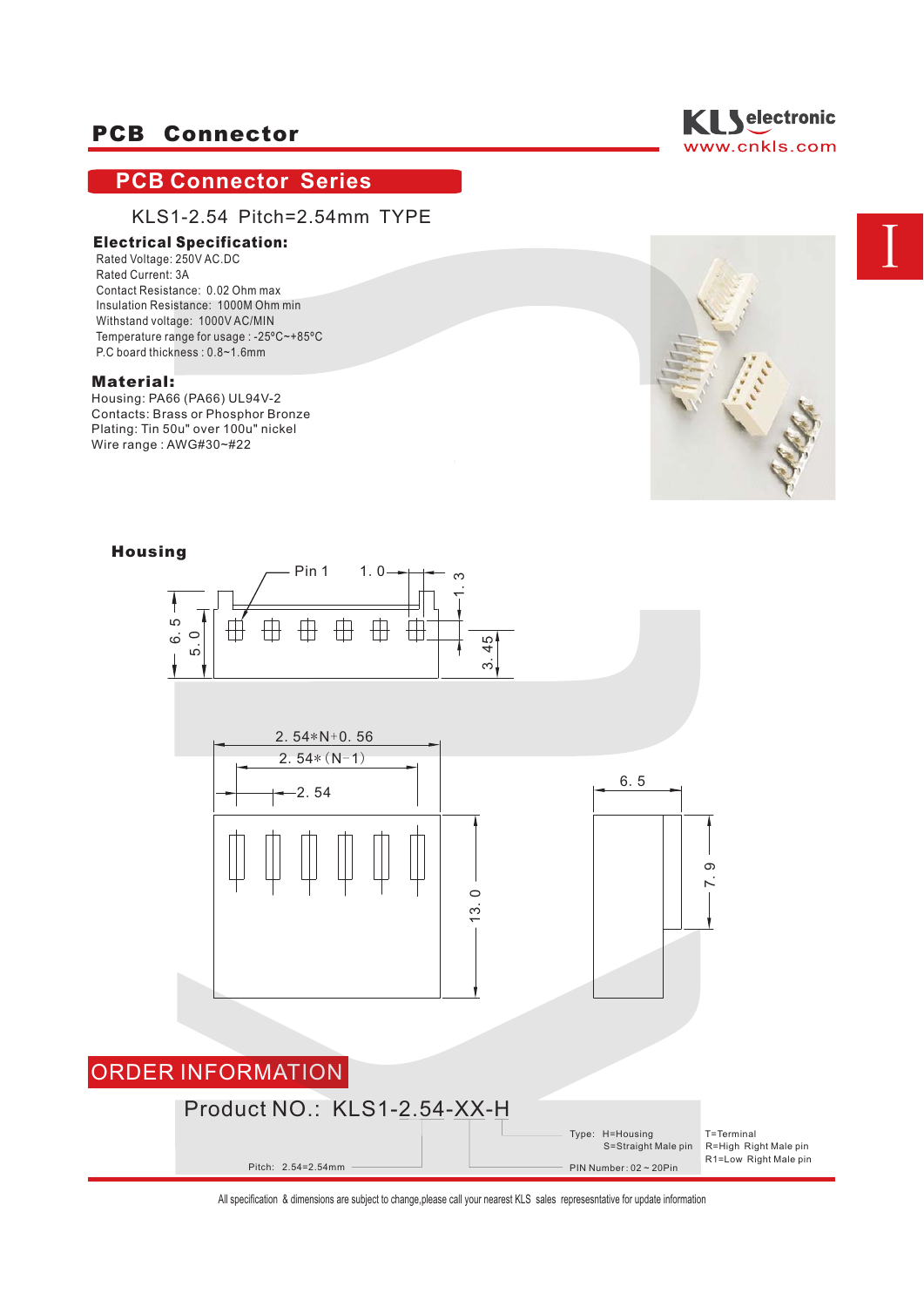# **PCB Connector Series**

## KLS1-2.54 Pitch=2.54mm TYPE

## Electrical Specification:

Rated Voltage: 250V AC.DC Rated Current: 3A Contact Resistance: 0.02 Ohm max Insulation Resistance: 1000M Ohm min Withstand voltage: 1000V AC/MIN Temperature range for usage : -25ºC~+85ºC P.C board thickness : 0.8~1.6mm

#### Material:

Housing: PA66 (PA66) UL94V-2 Contacts: Brass or Phosphor Bronze Plating: Tin 50u" over 100u" nickel Wire range : AWG#30~#22





## **Terminal**



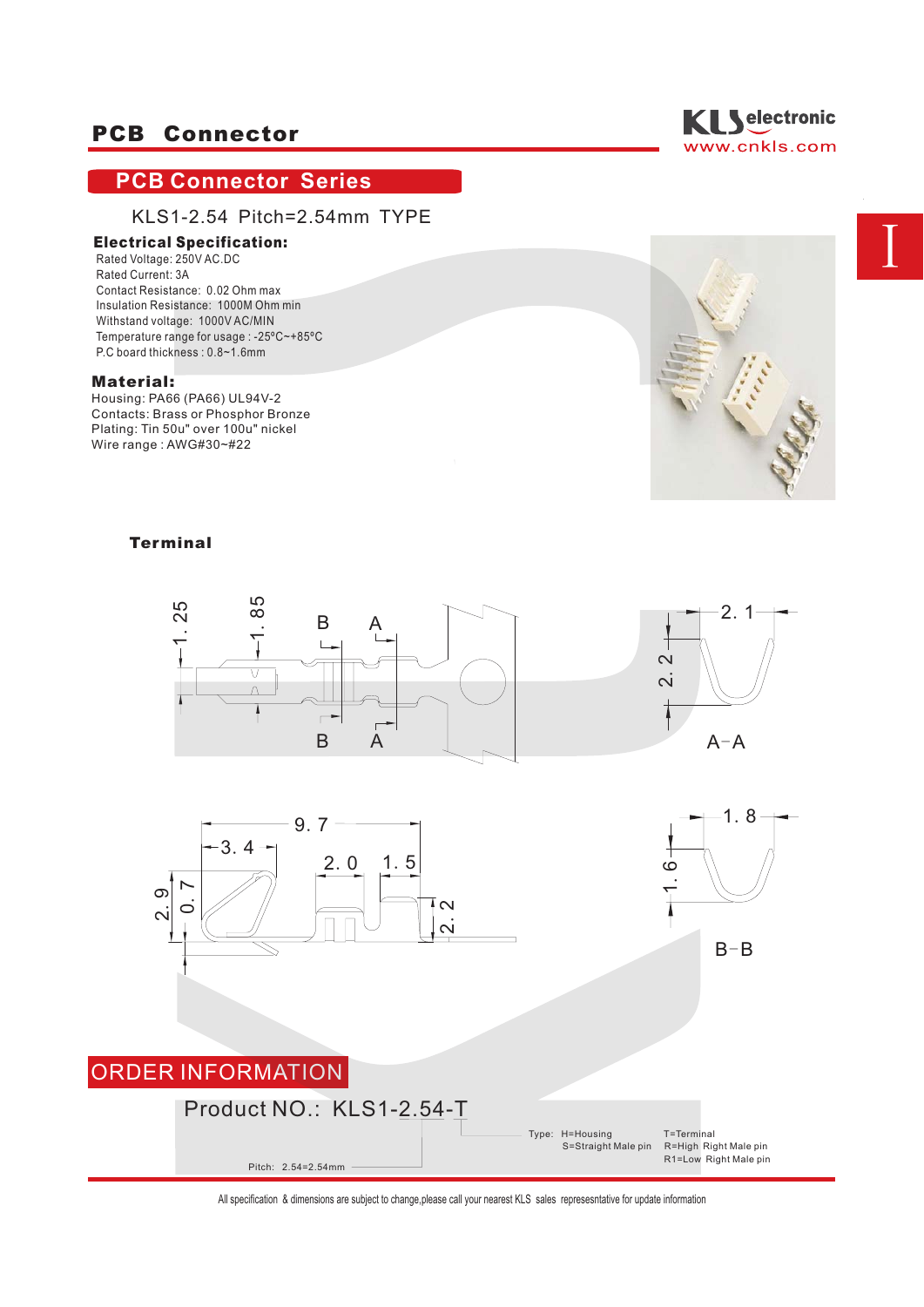# **PCB Connector Series**

## KLS1-2.54 Pitch=2.54mm TYPE

### Electrical Specification:

Rated Voltage: 250V AC.DC Rated Current: 3A Contact Resistance: 0.02 Ohm max Insulation Resistance: 1000M Ohm min Withstand voltage: 1000V AC/MIN Temperature range for usage : -25ºC~+85ºC P.C board thickness : 0.8~1.6mm

#### Material:

Housing: PA66 (PA66) UL94V-2 Contacts: Brass or Phosphor Bronze Plating: Tin 50u" over 100u" nickel Wire range : AWG#30~#22